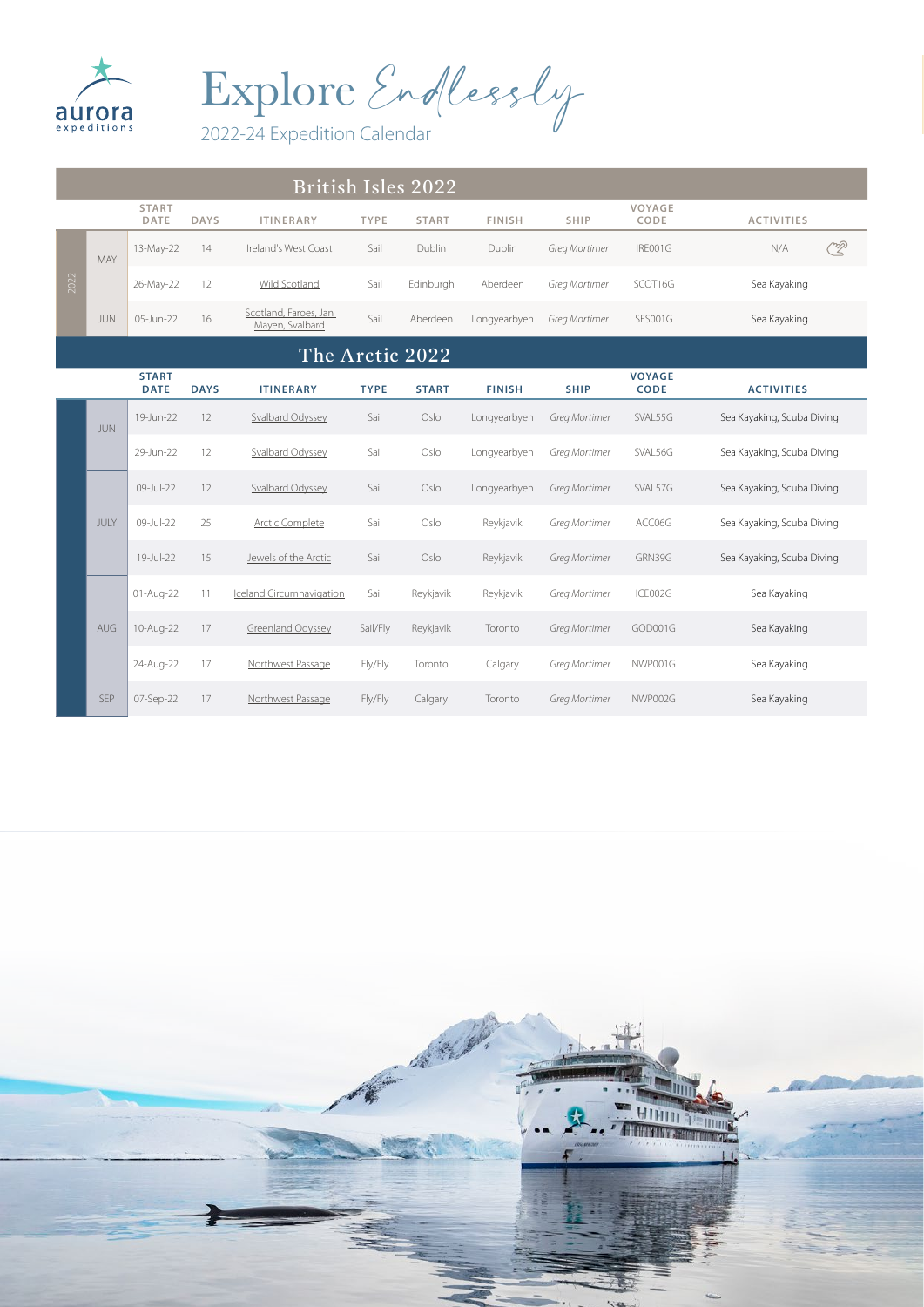

Explore Endlessly

## Antarctica 2022/23

|      |            | <b>START</b><br><b>DATE</b> | <b>DAYS</b> | <b>ITINERARY</b>                                  | <b>TYPE</b> | <b>START</b> | <b>FINISH</b> | <b>SHIP</b>   | <b>VOYAGE</b><br><b>CODE</b> | <b>ACTIVITIES</b>                                                   |
|------|------------|-----------------------------|-------------|---------------------------------------------------|-------------|--------------|---------------|---------------|------------------------------|---------------------------------------------------------------------|
|      | OCT        | 21-Oct-22                   | 19          | South Georgia &<br><b>Antarctic Odyssey</b>       | Sail        | Santiago     | Ushuaia       | Greg Mortimer | ASG211022G                   | Sea Kayaking, Snowshoeing,<br>Shackleton's Crossing on Skis         |
|      |            | 04-Nov-22                   | 17          | Subantarctic Safari                               | Sail        | Santiago     | Ushuaia       | Sylvia Earle  | FLK041122S                   | Sea Kayaking, Snorkelling,<br>Shackleton's Crossing on Foot         |
|      |            | 07-Nov-22                   | 12          | Spirit of Antarctica                              | Sail        | Ushuaia      | Ushuaia       | Greg Mortimer | ANP071122G                   | Sea Kayaking, Camping, Snowshoeing,<br>Ski/Snowboard Touring        |
|      | <b>NOV</b> | 17-Nov-22                   | 12          | Spirit of Antarctica                              | Sail        | Ushuaia      | Ushuaia       | Greg Mortimer | ANP171122G                   | Sea Kayaking, Camping, Snowshoeing,<br>Ski/Snowboard Touring        |
|      |            | 19-Nov-22                   | 12          | Spirit of Antarctica                              | Sail        | Ushuaia      | Ushuaia       | Sylvia Earle  | ANP191122S                   | Sea Kayaking, Snorkelling,<br>Camping, Snowshoeing                  |
| 2022 |            | 27-Nov-22                   | 21          | Falklands, South Georgia<br>& Peninsula           | Sail        | Ushuaia      | Ushuaia       | Greg Mortimer | FSP271122G                   | Sea Kayaking, Snowshoeing,<br>Alpine Trekking                       |
|      |            | 29-Nov-22                   | 12          | Spirit of Antarctica                              | Sail        | Ushuaia      | Ushuaia       | Sylvia Earle  | ANP291122S                   | Sea Kayaking, Snorkelling,<br>Camping, Snowshoeing                  |
|      |            | 09-Dec-22                   | 12          | Spirit of Antarctica                              | Sail        | Ushuaia      | Ushuaia       | Sylvia Earle  | ANP091222S                   | Sea Kayaking, Snorkelling,<br>Camping, Snowshoeing                  |
|      | DEC        | 16-Dec-22                   | 13          | <b>Across the Antarctic</b><br>Circle (Christmas) | Sail        | Ushuaia      | Ushuaia       | Greg Mortimer | ANC161222G                   | Sea Kayaking, Snorkelling, Camping,<br>Snowshoeing, Alpine Trekking |
|      |            | 19-Dec-22                   | 21          | South Georgia &<br>Antarctic Odyssey              | Sail        | Ushuaia      | Ushuaia       | Sylvia Earle  | ASG191222S                   | Sea Kayaking, Snorkelling,<br>Snowshoeing                           |
|      |            | 27-Dec-22                   | 21          | South Georgia &<br><b>Antarctic Odyssey</b>       | Sail        | Ushuaia      | Ushuaia       | Greg Mortimer | ASG271222G                   | Sea Kayaking, Snorkelling                                           |
|      |            | 07-Jan-23                   | 13          | <b>Across the Antarctic Circle</b>                | Sail        | Ushuaia      | Ushuaia       | Sylvia Earle  | ANC070123                    | Sea Kayaking, Snorkelling                                           |
|      |            | 15-Jan-23                   | 11          | <b>Antarctic Explorer</b>                         | Sail/Fly    | Ushuaia      | Punta Arenas  | Greg Mortimer | AEP150123G                   | Sea Kayaking, Snorkelling                                           |
|      | <b>JAN</b> | 18-Jan-23                   | 11          | Antarctic Explorer                                | Sail/Fly    | Ushuaia      | Punta Arenas  | Sylvia Earle  | AEP180123S                   | Sea Kayaking, Snorkelling                                           |
|      |            | 23-Jan-23                   | 12          | <b>Antarctic Explorer</b>                         | Fly/Fly     | Punta Arenas | Punta Arenas  | Greg Mortimer | AEP230123G                   | Sea Kayaking, Snorkelling                                           |
|      |            | 26-Jan-23                   | 12          | <b>Antarctic Explorer</b>                         | Fly/Fly     | Punta Arenas | Punta Arenas  | Sylvia Earle  | AEP260123S                   | Sea Kayaking, Snorkelling                                           |
|      |            | 01-Feb-23                   | 12          | Across the Antarctic Circle                       | Fly/Sail    | Punta Arenas | Ushuaia       | Greg Mortimer | ANC010223G                   | Sea Kayaking, Snorkelling                                           |
| 2023 |            | 04-Feb-23                   | 12          | <b>Wild Antarctica</b>                            | Fly/Sail    | Punta Arenas | Ushuaia       | Sylvia Earle  | ANW040223S                   | Sea Kayaking, Snorkelling                                           |
|      | FEB        | 11-Feb-23                   | 11          | <b>Antarctic Explorer</b>                         | Sail/Fly    | Ushuaia      | Punta Arenas  | Greg Mortimer | AEP110223G                   | Sea Kayaking, Snorkelling                                           |
|      |            | 19-Feb-23                   | 12          | <b>Antarctic Explorer</b>                         | Fly/Fly     | Punta Arenas | Punta Arenas  | Greg Mortimer | AEP190223G                   | Sea Kayaking, Snorkelling                                           |
|      |            | 22-Feb-23                   | 12          | <b>Antarctic Explorer</b>                         | Fly/Fly     | Punta Arenas | Punta Arenas  | Sylvia Earle  | AEP220223S                   | Sea Kayaking, Snorkelling,<br>Scuba Diving                          |
|      |            | 28-Feb-23                   | 12          | <b>Wild Antarctica</b>                            | Fly/Sail    | Punta Arenas | Ushuaia       | Greg Mortimer | ANW280223G                   | Sea Kayaking, Snorkelling                                           |
|      |            | 03-Mar-23                   | 12          | <b>Antarctic Explorer</b>                         | Fly/Sail    | Punta Arenas | Ushuaia       | Sylvia Earle  | AEP030323S                   | Sea Kayaking, Snorkelling,<br>Scuba Diving                          |
|      | <b>MAR</b> | 10-Mar-23                   | 21          | South Georgia & Antarctic<br>Odyssey              | Sail        | Ushuaia      | Ushuaia       | Greg Mortimer | ASG100323G                   | Sea Kayaking, Snorkelling                                           |
|      |            | 13-Mar-23                   | 23          | Antarctica Complete                               | Sail        | Ushuaia      | Ushuaia       | Sylvia Earle  | ACO130323S                   | Sea Kayaking, Snorkelling                                           |

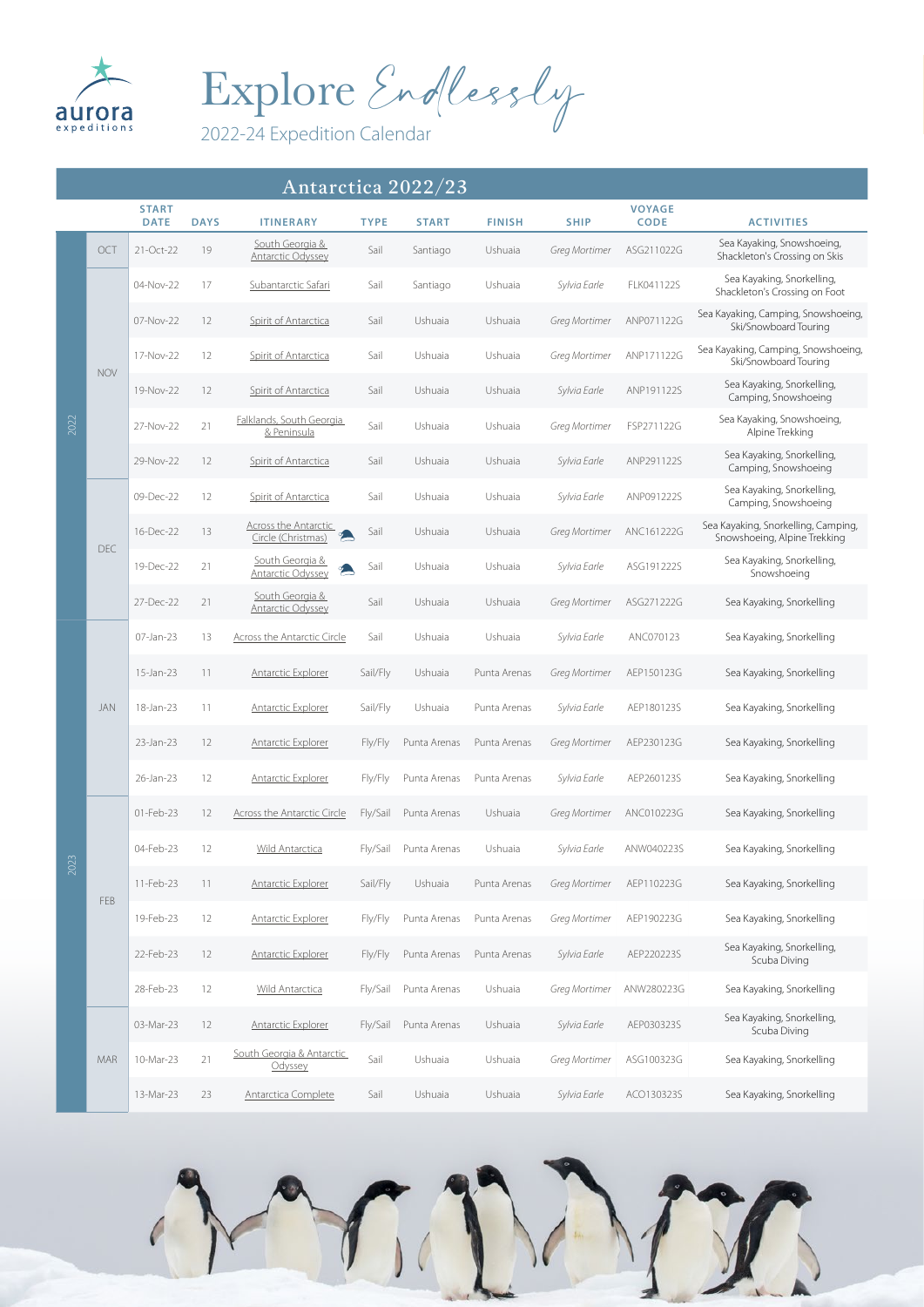

Explore Endlessly

|               | Islands of the Atlantic 2023 |                             |             |                                            |             |                               |               |               |                              |                                                 |  |
|---------------|------------------------------|-----------------------------|-------------|--------------------------------------------|-------------|-------------------------------|---------------|---------------|------------------------------|-------------------------------------------------|--|
|               |                              | <b>START</b><br><b>DATE</b> | <b>DAYS</b> | <b>ITINERARY</b>                           | <b>TYPE</b> | <b>START</b>                  | <b>FINISH</b> | <b>SHIP</b>   | <b>VOYAGE</b><br><b>CODE</b> | <b>ACTIVITIES</b>                               |  |
| 2023          | <b>APR</b>                   | 16-Apr-23                   | 15          | Cape Verde, Canary<br>Islands & The Azores | Sail        | Lisbon                        | Lisbon        | Greg Mortimer | CAP001G                      | TBA                                             |  |
|               |                              |                             |             |                                            |             | Latin America 2023            |               |               |                              |                                                 |  |
|               |                              | <b>START</b><br><b>DATE</b> | <b>DAYS</b> | <b>ITINERARY</b>                           | <b>TYPE</b> | <b>START</b>                  | <b>FINISH</b> | <b>SHIP</b>   | <b>VOYAGE</b><br><b>CODE</b> | <b>ACTIVITIES</b>                               |  |
|               | APR                          | 22-Apr-23                   | 14          | Costa Rica & Panama Canal                  | Sail        | Cartagena de<br>Indias        | San José      | Sylvia Earle  | CRP003S                      | Sea Kayaking, Scuba Diving,<br>Snorkelling, SUP |  |
| 2023          | MAY                          | 11-May-23                   | 9           | Baja California &<br>Sea of Cortez         | Sail        | Cabo San Lucas Cabo San Lucas |               | Sylvia Earle  | BAJ003S                      | N/A                                             |  |
|               |                              |                             |             |                                            |             | The Arctic 2023               |               |               |                              |                                                 |  |
|               |                              | <b>START</b><br><b>DATE</b> | <b>DAYS</b> | <b>ITINERARY</b>                           | <b>TYPE</b> | <b>START</b>                  | <b>FINISH</b> | <b>SHIP</b>   | <b>VOYAGE</b><br><b>CODE</b> | <b>ACTIVITIES</b>                               |  |
|               | MAY                          | 16-May-23                   | 15          | <b>Across the Arctic Circle</b>            | Sail        | Aberdeen                      | Longyearbyen  | Greg Mortimer | SNS007G                      | Sea Kayaking                                    |  |
|               |                              | 29-May-23                   | 12          | Svalbard Odyssey                           | Sail        | Longyearbyen                  | Longyearbyen  | Greg Mortimer | SVL058G                      | Sea Kayaking, Scuba Diving                      |  |
|               | <b>JUN</b>                   | 08-Jun-23                   | 12          | <b>Svalbard Odyssey</b>                    | Sail        | Longyearbyen                  | Longyearbyen  | Greg Mortimer | SVL059G                      | Sea Kayaking, Scuba Diving                      |  |
|               |                              | 18-Jun-23                   | 15          | Jewels of the Arctic                       | Sail        | Longyearbyen                  | Reykjavik     | Greg Mortimer | GRN040G                      | Sea Kayaking, Scuba Diving,<br>Rock Climbing    |  |
|               | JUL                          | $01$ -Jul-23                | 24          | <b>Arctic Complete</b>                     | Sail        | Reykjavik                     | Longyearbyen  | Greg Mortimer | ACC007G                      | Sea Kayaking, Scuba Diving,<br>Rock Climbing    |  |
|               | AUG                          | 05-Aug-23                   | 15          | Jewels of the Arctic                       | Sail        | Longyearbyen                  | Reykjavik     | Greg Mortimer | GRN041G                      | Sea Kayaking, Scuba Diving,<br>Rock Climbing    |  |
|               |                              | 23-Aug-23                   | 17          | Northwest Passage                          | Fly/Fly     | Toronto                       | Calgary       | Greg Mortimer | NWP003G                      | Sea Kayaking                                    |  |
|               | <b>SEP</b>                   | 06-Sep-23                   | 17          | Northwest Passage                          | Fly/Fly     | Calgary                       | Toronto       | Greg Mortimer | NWP004G                      | Sea Kayaking                                    |  |
|               |                              | 09-Sep-23                   | 22          | Northern Lights Explorer                   | Sail        | Kirkenes                      | Bergen        | Sylvia Earle  | NLE001S                      | Sea Kayaking                                    |  |
|               |                              |                             |             |                                            |             | British Isles 2023            |               |               |                              |                                                 |  |
|               |                              | <b>START</b><br>DATE        | <b>DAYS</b> | <b>ITINERARY</b>                           | <b>TYPE</b> | <b>START</b>                  | <b>FINISH</b> | <b>SHIP</b>   | VOYAGE<br>CODE               | <b>ACTIVITIES</b>                               |  |
| 023<br>$\sim$ | MAY                          | 04-May-23                   | 14          | Jewels of Coastal UK                       | Sail        | London                        | Aberdeen      | Greg Mortimer | UKC001G                      | Sea Kayaking, Scuba Diving,<br>Snorkelling      |  |
|               |                              |                             |             |                                            |             | Alaska 2023                   |               |               |                              |                                                 |  |
|               |                              | <b>START</b><br><b>DATE</b> | <b>DAYS</b> | <b>ITINERARY</b>                           | <b>TYPE</b> | <b>START</b>                  | <b>FINISH</b> | <b>SHIP</b>   | <b>VOYAGE</b><br><b>CODE</b> | <b>ACTIVITIES</b>                               |  |
| 2023          | <b>MAY</b>                   | 26-May-23                   | 14          | Alaska Odyssey                             | Sail        | Tokyo                         | Anchorage     | Sylvia Earle  | ALK008S                      | N/A                                             |  |
|               |                              |                             |             |                                            |             |                               |               |               |                              |                                                 |  |

 $\bigwedge$